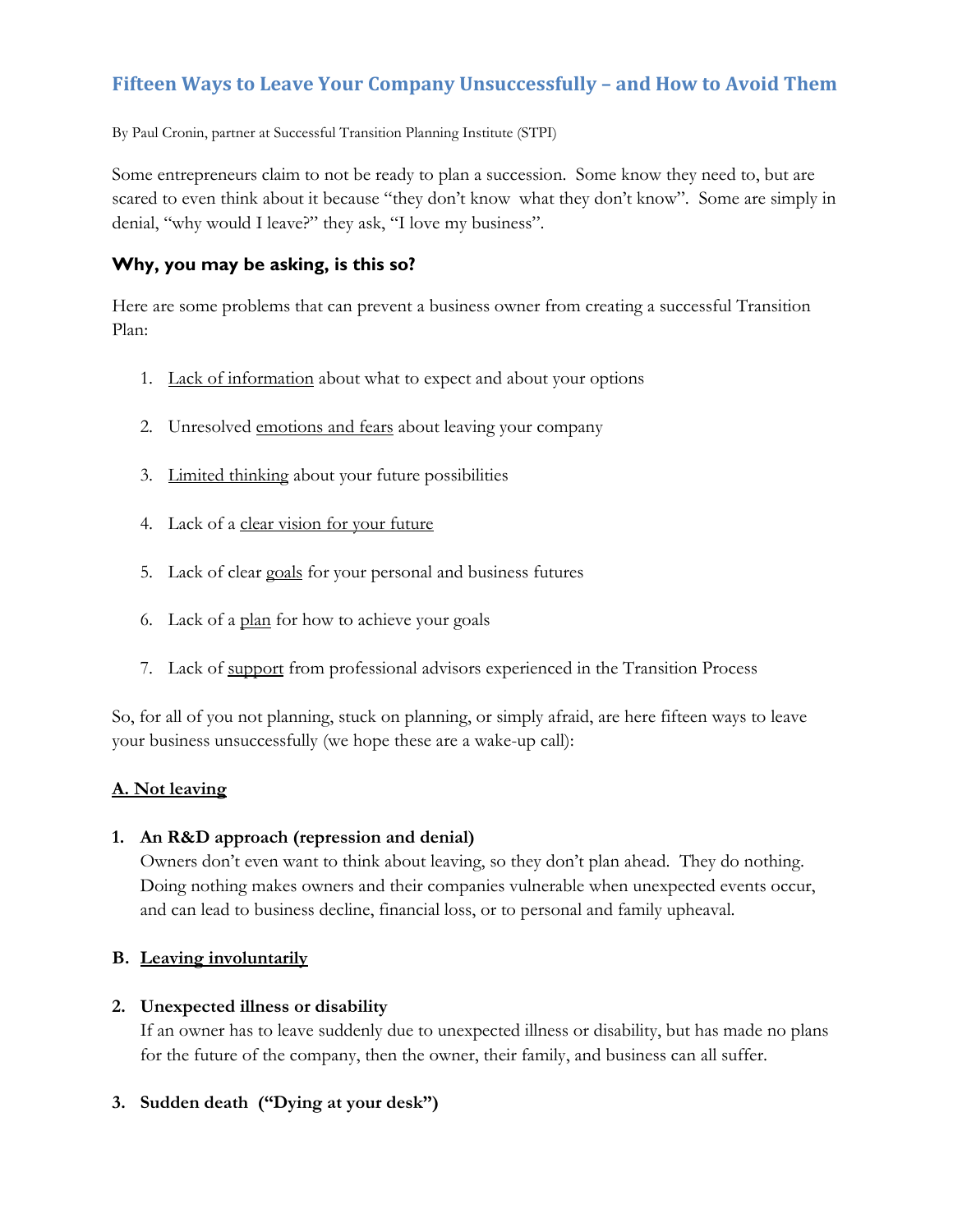If an owner has made no plans for the future of the company and dies suddenly, their family and business can both suffer.

### **C. Trying to leave (but being unsuccessful at it)**

## **4. Making an impulsive decision**

When owners suddenly decide they want to leave their companies, but don't take time to prepare or plan. Making an impulsive decision often happens when some negative event occurs – for example, the business is doing badly, or the owner unexpectedly develops a medical condition and suddenly has to think about leaving. But suddenly deciding to leave your business, or quickly trying to pass it on to someone else doesn't give you time to explore all your options. You can't make the best decisions, and you probably won't be able to get the money you want for your company.

## **5. Owner's Indecision**

Owner's Indecision refers to owners who think that maybe they want to sell their companies, but they're really not sure. They might go to an M&A firm, investment banker or other business intermediary and say "I'm interested in selling my company." But very soon the owner goes back to the intermediary and says, "I changed my mind. I don't really want to sell," and take the company off the market. In fact, the owners are really only "kicking the tires" or "just looking." They are not serious sellers.

Because of this, owners who change their minds can develop a bad reputation, and may not be able to find an intermediary willing to work with them when they really are ready to transition out of their companies.

### **6. Seller's Remorse**

Seller's Remorse is, unfortunately, a very familiar scenario. An owner decides they want to sell their company and goes to a business intermediary to help them find a buyer. The negotiations may actually have begun – and all of a sudden the owner gets "cold feet." The owner wasn't emotionally ready to sell, and stops the deal.

The owner who feels Seller's Remorse may lose more than the retainer they paid to the intermediary. Some intermediaries now charge penalties to owners who get Seller's Remorse and pull out of the selling process.

### **D. Trying to transfer the company to new ownership (but doing it unsuccessfully)**

### **7. Making a limited or incorrect decision**

In this scenario, the owner has a fixed idea of what they want to do with their company (for example, "I want to leave it to my son.") But this may be the wrong choice. It may be the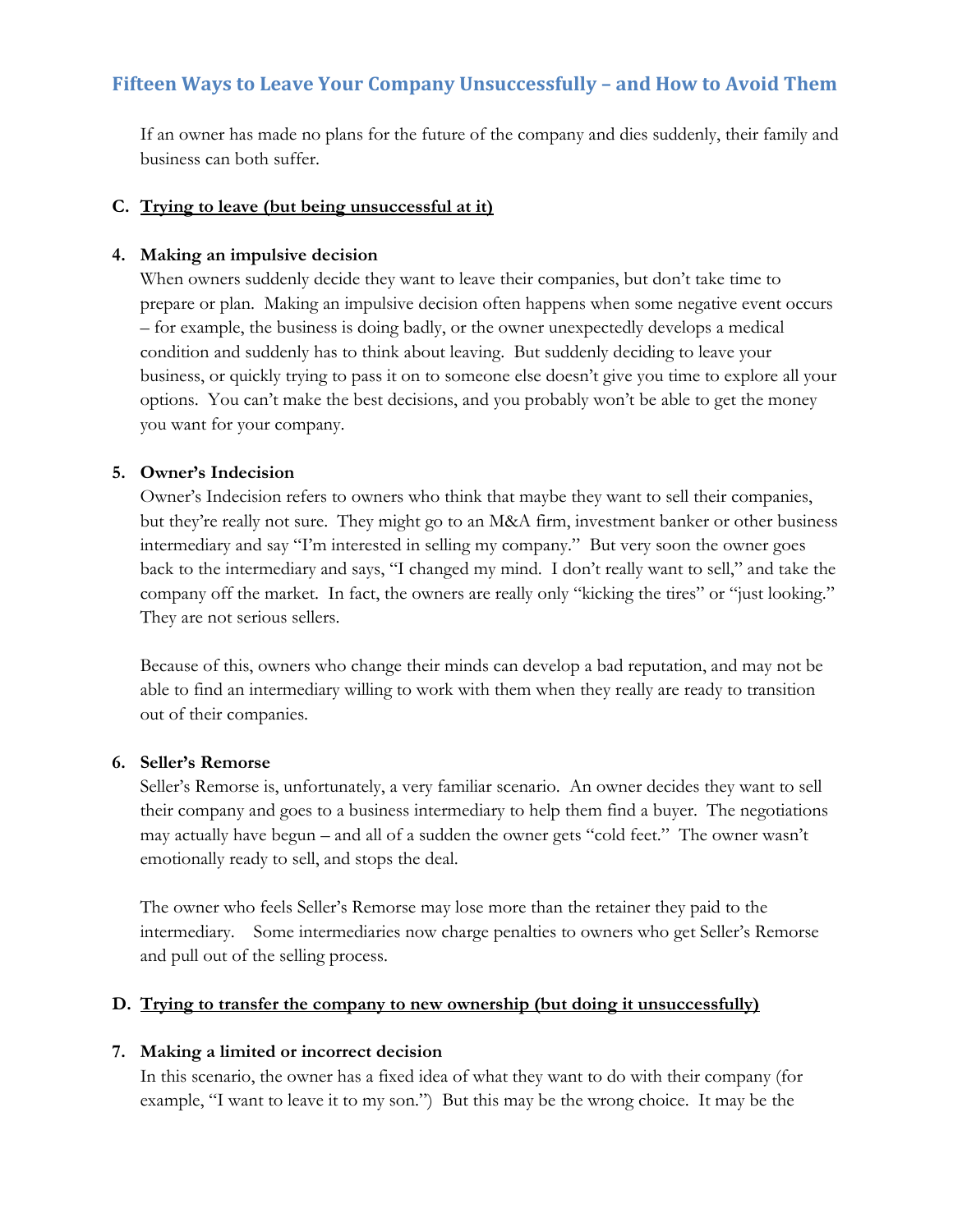wrong person, or the person selected may not be ready to take over. Or the company may fail later because it was passed on to the wrong person, which can be problematic for the former owner (and their family) if they were depending on future income from the company to support their new lives.

Owners need to be aware of and compare all their options before making a decision about who the best new owner should be.

## **8. Trying to do it all-by-myself**

This refers to an owner who is trying to personally sell the company to new owners, and at the same time trying to keep the company running successfully day-to-day. The business owner may lack the expertise to find a new owner, may not have enough time and energy to focus attention on both goals at once, and may fail at both. This owner needs to work with a team of professionals experienced in the transition process, who can help the owner create and implement a transition plan.

## **9. Working with conflicting advisors**

This owner seeks the advice and support of professionals experienced in the transition process, but the different advisors give the owner different advice. The owner becomes confused and frustrated, and may stop the transition process. (The owner should assemble a team of transition advisors, who will work collaboratively to help the owner transition successfully.)

### **10. Inadequate value**

Because owners didn't plan adequately, didn't improve the value of their companies or didn't work with advisors experienced in the transition process, they didn't get as much money for their companies as they could have.

# **E. Retiring Unsuccessfully**

### **11. Exit-decision remorse**

In this scenario, an owner makes a quick decision that they want to leave their company and they quickly transfer their company to new owners. They don't take the time to look at all their options, and don't have a clear idea of what they want to do with their life after leaving their company. After they have left, they begin to have second thoughts: "Did I make the correct decision? Maybe I should have stayed working longer. Maybe I should have tried to get more money for my company," etc. Instead of enjoying their new life, they are obsessed by the thought that they may have made the wrong decision.

### **12. Retirement remorse**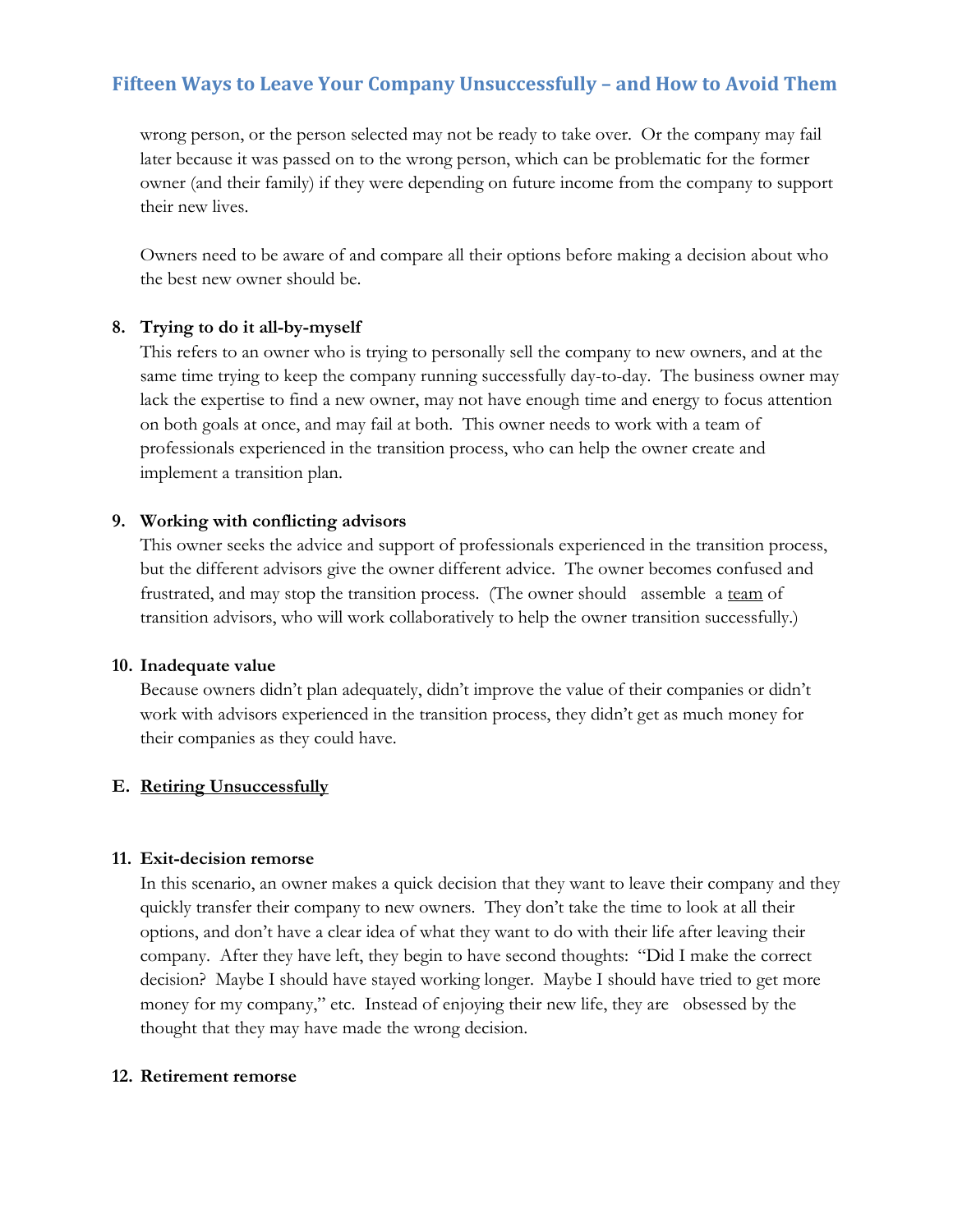Owners may successfully transfer their companies to new ownership, but if they didn't have a plan for a fulfilling new future, they don't know what to do now with all their free time. They can become bored, even depressed, and miss their old lives as owners. At least then they had something interesting and meaningful to do. They think, "I shouldn't have left. I don't know what to do with my life now."

## **13. Retirement rut**

In this scenario, owners have successfully left their companies but didn't plan what to do with their new lives. Because as owners they were busy all the time, they now find ways to become constantly busy, but these new activities don't give them a sense of meaning or purpose. They have dug themselves into a hole of meaningless activity and feel unsatisfied and depressed, but don't know how to make their lives more meaningful.

# **14. Post-Transaction Stress Disorder (PTSD)**

In Post-Transaction Stress Disorder, owners successfully left their companies, and even had a plan for what to do with their new lives. But their plan was very limited and one-dimensional – for example, "I'll play golf," or "I'll spend time with my grandkids." They soon realize that their one plan is not working out as they imagined, and this one activity isn't enough to bring them new meaning and purpose. They become bored and depressed. What they need is a more multi-sided, comprehensive and well thought-out plan for their new lives.

# **15. Financial deficit**

Financial deficit occurs when owners leave their companies and discover too late that they don't have enough money to live fulfilling, successful new lives. Financial deficit can occur for several reasons, including lack of planning, getting inadequate value for the business, or making a wrong choice in new owners who were supposed to provide the former owner with future income, but who couldn't run the business well so it failed.

Bottom line: you WILL leave someday; you can plan for it on your terms, or let others plan it for you. There is no third option.

Leaving your company successfully means that:

- 1. You have a plan now, for the new life you want to live.
- 2. You leave your company so that:
	- a. You come away with the money you need for your new life.
	- b. Your company continues successfully after you have left.
	- c. You are able to live the new life you have designed.

To accomplish the above means that you must:

- 1. commit to leaving at a future date
- 2. build a collaborative team of advisors to help you